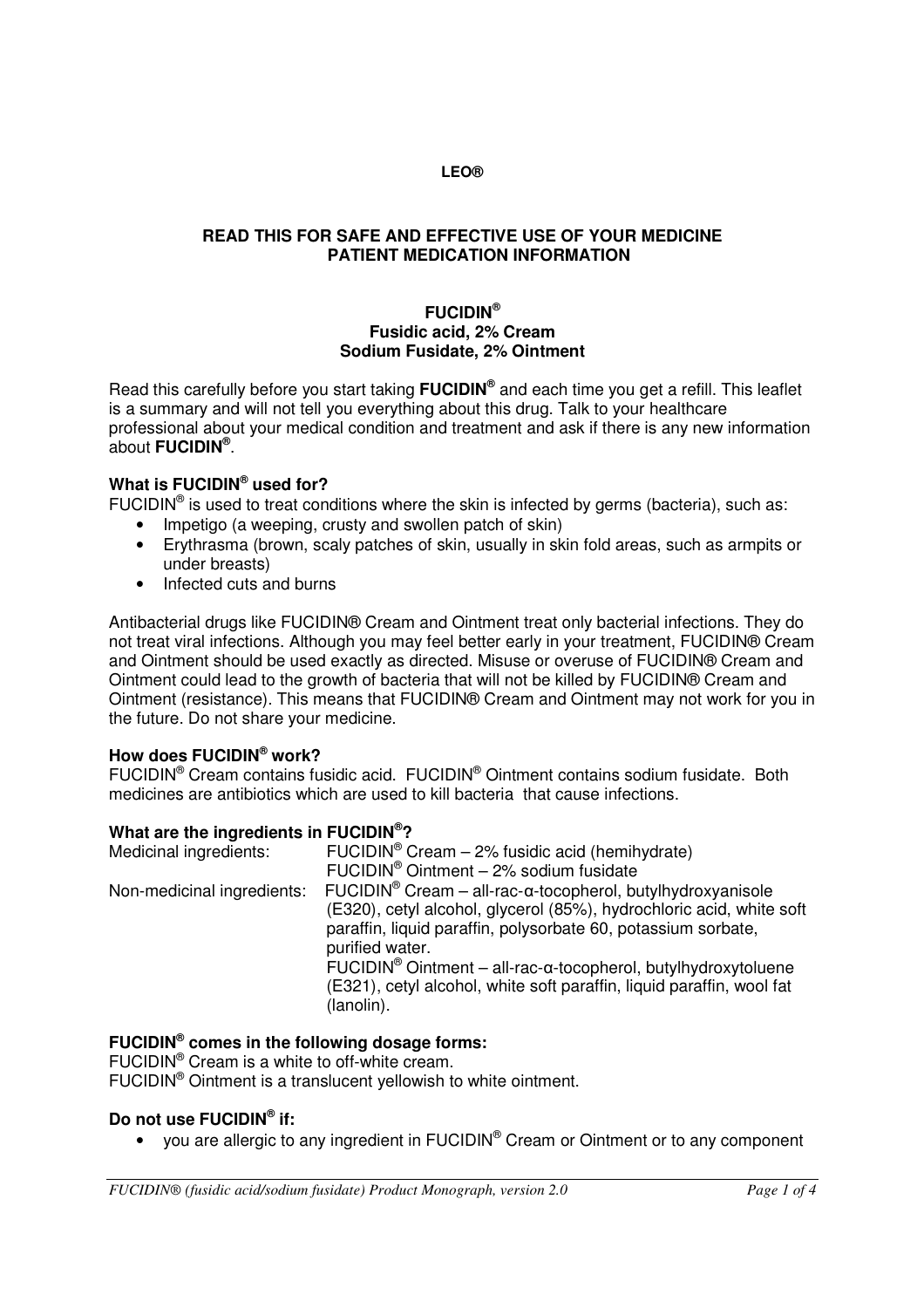of the container.

**To help avoid side effects and ensure proper use, talk to your healthcare professional before you take FUCIDIN®. Talk about any health conditions or problems you may have, including if you:** 

- are pregnant or if you become pregnant during treatment with  $FUCIDIN^<sup>®</sup>$
- are breastfeeding or intend to breastfeed

## **Other warnings you should know about:**

- Do not use Fucidin® Cream or Ointment more than 14 days.
- If you use Fucidin<sup>®</sup> Cream or Ointment more than 14 days the bacteria may become resistant to antibiotics.
- Fucidin<sup>®</sup> Cream contains butylhydroxyanisole, cetyl alcohol and potassium sorbate as non-medicinal ingredients. These ingredients may cause a red, itchy rash (contact dermatitis) on your skin where Fucidin® Cream is applied. Butylhydroxyanisole may also cause irritation to the eyes and mucous membranes (such as lips or genital area).
- Fucidin<sup>®</sup> Ointment contains cetyl alcohol, hydrous lanolin and butylhydroxytoluene (E321) as non-medicinal ingredients. These ingredients may cause a red, itchy rash (contact dermatitis) on your skin where Fucidin® Ointment is applied. Butylhydroxytoluene (E321) may also cause irritation to the eyes and mucous membranes (such as lips or genital area).
- $\bullet$  Do not let  $\mathsf{FUCIDIN}^{\circledcirc}$  get into your eyes. If the cream or the ointment gets into the eye, this may lead to eye irritation.

#### **Tell your healthcare professional about all the medicines you take, including any drugs, vitamins, minerals, natural supplements or alternative medicines.**

## **The following may interact with FUCIDIN® :**

The use of FUCIDIN<sup>®</sup> with other medicines has not been studied. However, since medicines can interact with each other, tell your healthcare professional if you are using other medicines to treat your skin infection.

# **How to take FUCIDIN® :**

## **Usual dose:**

- Without a covering dressing: apply a small amount of FUCIDIN<sup>®</sup> Cream or Ointment to the affected area two to three times daily for 7-14 days.
- With a covering dressing: one or two application daily may be enough.

It is not necessary to remove any crusts caused by impetigo before applying  $\mathsf{FUCIDIN}^{\circledcirc}$ . Use Fucidin<sup>®</sup> exactly as directed. Do not apply more or less of it or apply it more often than prescribed by your healthcare professional.

## **Overdose:**

In case of drug overdose or accidental swallowing of FUCIDIN<sup>®</sup>, contact your healthcare professional, hospital emergency department or regional Poison Control Centre immediately, even if there are no symptoms.

## **Missed Dose:**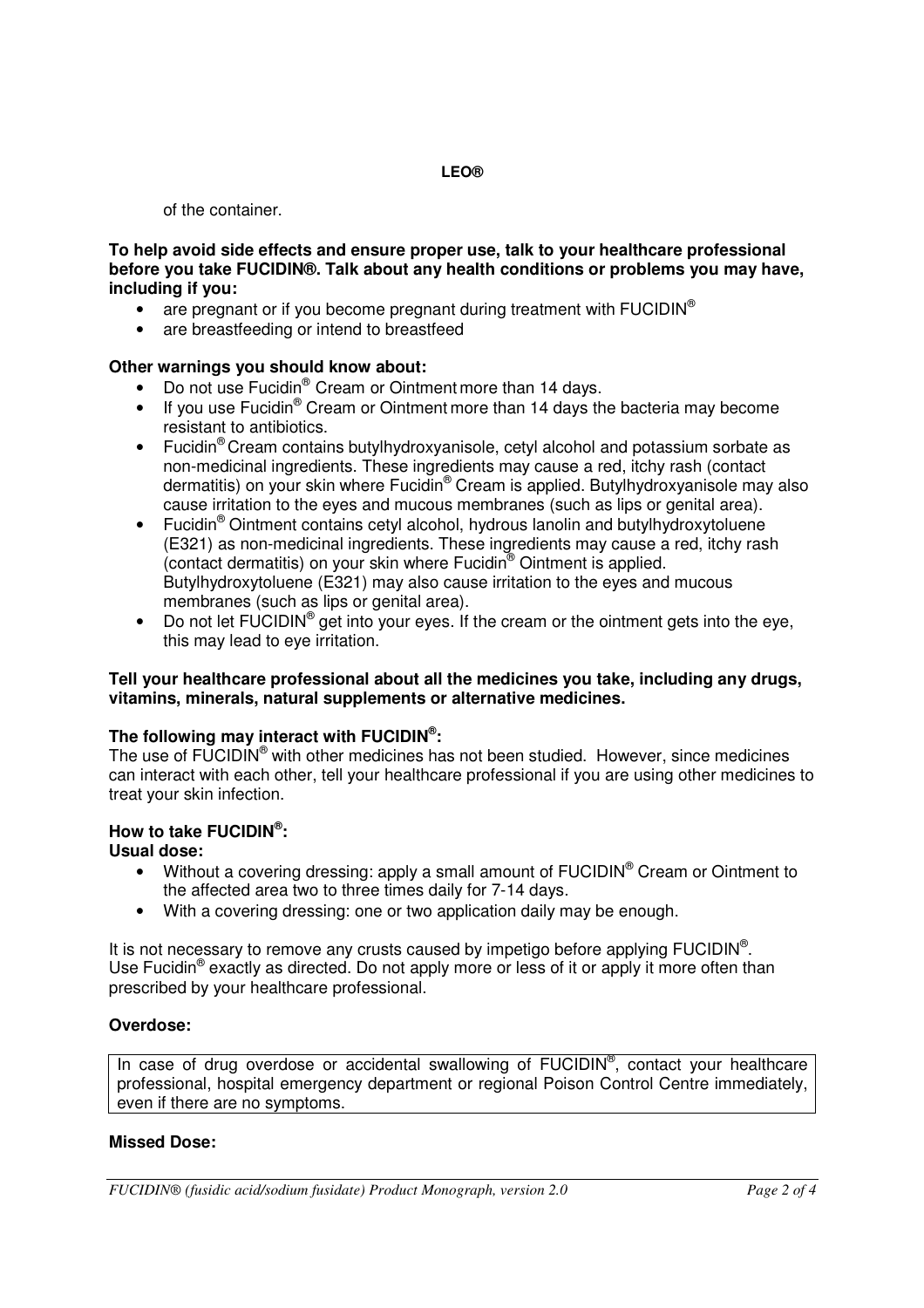If you forget to use FUCIDIN®, use it as soon as you remember. Next time, follow your regular application routine.

#### **What are possible side effects from using FUCIDIN®?**

These are not all the possible side effects you may feel when taking FUCIDIN<sup>®</sup>. If you experience any side effects not listed here, contact your healthcare professional. Please also see Warnings and Precautions.

Side effects from using FUCIDIN<sup>®</sup> may include:

- itching, burning sensation, irritation or pain in the area where the medication is used
- various types of skin rashes (dermatitis)
- Skin redness
- Blistering of the skin
- Hives also known as urticaria (a skin reaction that causes itchy welts)

| Serious side effects and what to do about them                                                                                                                             |                                      |              |                               |
|----------------------------------------------------------------------------------------------------------------------------------------------------------------------------|--------------------------------------|--------------|-------------------------------|
| Symptom / effect                                                                                                                                                           | Talk to your healthcare professional |              | Stop taking drug and          |
|                                                                                                                                                                            | Only if severe                       | In all cases | get immediate<br>medical help |
| <b>RARE</b><br>Allergic reactions (angioedema):<br>dizziness, itching, severe rash,<br>swelling (mouth, throat, lips,<br>hands), trouble breathing                         |                                      |              |                               |
| Conjunctivitis: pink or red colour<br>in the white of the eye(s), watery<br>eyes, itchy or scratchy eyes,<br>discharge from the eye(s), crusts<br>on the eyelids or lashes |                                      |              |                               |

If you have a troublesome symptom or side effect that is not listed here or becomes bad enough to interfere with your daily activities, talk to your healthcare professional.

#### **Reporting Side Effects**

You can report any suspected side effects associated with the use of health products to Health Canada by:

- Visiting the Web page on Adverse Reaction Reporting (https://www.canada.ca/en/health-canada/services/drugs-health-products/medeffect[canada/adverse-reaction-reporting.html\) for information on how to report online, by](https://www.canada.ca/en/health-canada/services/drugs-health-products/medeffect-canada/adverse-reaction-reporting.html)  mail or by fax; or
- Calling toll-free at 1-866-234-2345.

NOTE: Contact your health professional if you need information about how to manage your side effects. The Canada Vigilance Program does not provide medical advice.